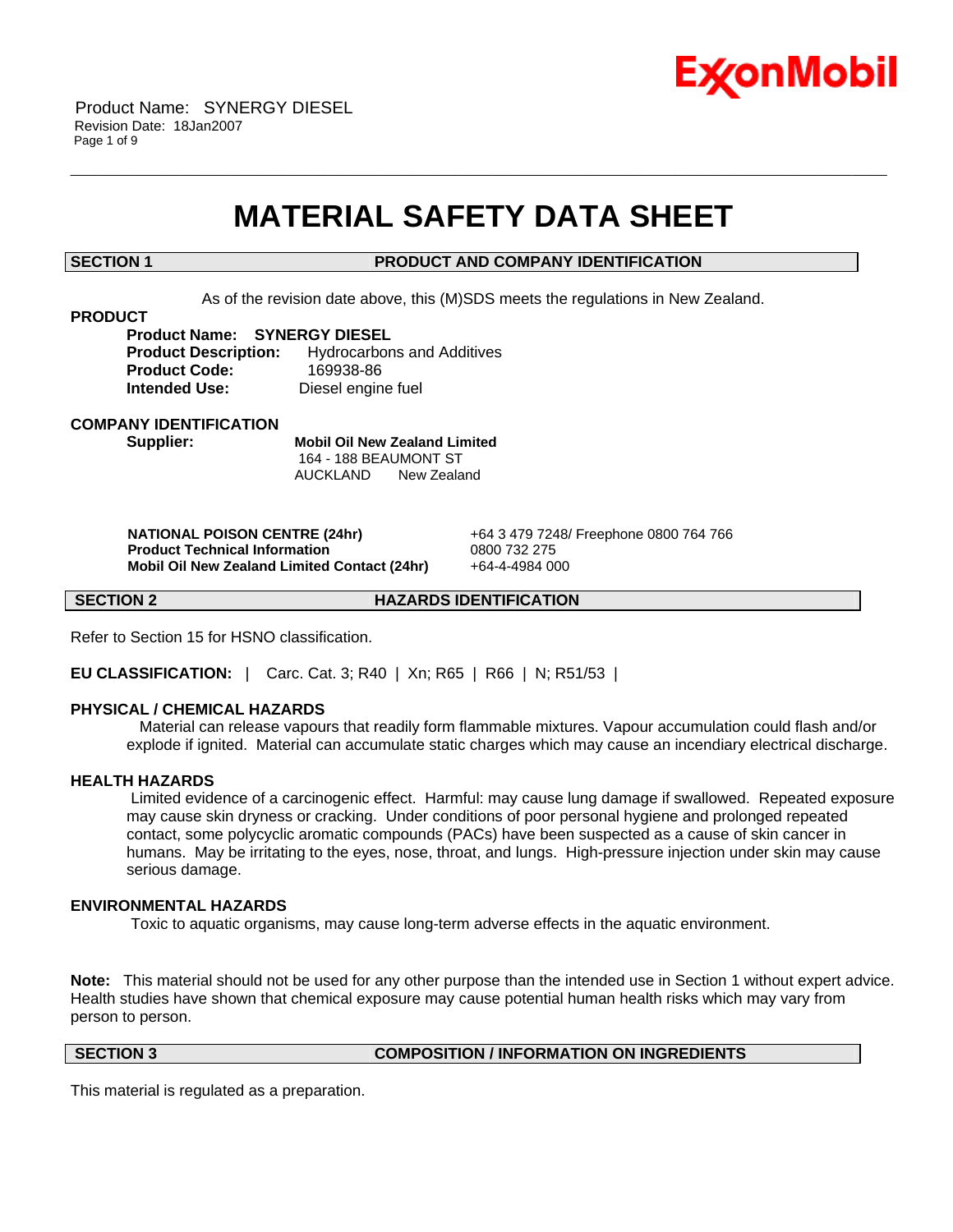

 Product Name: SYNERGY DIESEL Revision Date: 18Jan2007 Page 2 of 9

# **Reportable Hazardous Substance(s) or Complex Substance(s)**

| <b>Name</b>         | <b>CAS#</b> | Concentration* | <b>Symbols/Risk Phrases</b> |
|---------------------|-------------|----------------|-----------------------------|
| $F$ uels.<br>diesel | 68334-30-5  | 99 %           | Xn:Carc. Cat. 3:R40,        |
|                     |             |                | R66, N;R51/53<br>Xn:R65.    |

\_\_\_\_\_\_\_\_\_\_\_\_\_\_\_\_\_\_\_\_\_\_\_\_\_\_\_\_\_\_\_\_\_\_\_\_\_\_\_\_\_\_\_\_\_\_\_\_\_\_\_\_\_\_\_\_\_\_\_\_\_\_\_\_\_\_\_\_\_\_\_\_\_\_\_\_\_\_\_\_\_\_\_\_\_\_\_\_\_\_\_\_\_\_\_\_\_\_\_\_\_\_\_\_\_\_\_\_\_\_\_\_\_\_\_\_\_\_

\* All concentrations are percent by weight unless ingredient is a gas. Gas concentrations are in percent by volume.

Note: Composition may contain up to 0.5% performance additives and / or dyes.

# **SECTION 4 FIRST AID MEASURES**

### **INHALATION**

Remove from further exposure. For those providing assistance, avoid exposure to yourself or others. Use adequate respiratory protection. If respiratory irritation, dizziness, nausea, or unconsciousness occurs, seek immediate medical assistance. If breathing has stopped, assist ventilation with a mechanical device or use mouth-to-mouth resuscitation.

### **SKIN CONTACT**

Remove contaminated clothing. Dry wipe exposed skin and cleanse with waterless hand cleaner and follow by washing thoroughly with soap and water. For those providing assistance, avoid further skin contact to yourself or others. Wear impervious gloves. Launder contaminated clothing separately before reuse. Discard contaminated articles that cannot be laundered. If product is injected into or under the skin, or into any part of the body, regardless of the appearance of the wound or its size, the individual should be evaluated immediately by a physician as a surgical emergency. Even though initial symptoms from high pressure injection may be minimal or absent, early surgical treatment within the first few hours may significantly reduce the ultimate extent of injury.

### **EYE CONTACT**

Flush thoroughly with water. If irritation occurs, get medical assistance.

### **INGESTION**

Seek immediate medical attention. Do not induce vomiting.

### **NOTE TO PHYSICIAN**

If ingested, material may be aspirated into the lungs and cause chemical pneumonitis. Treat appropriately.

### **PRE-EXISTING MEDICAL CONDITIONS WHICH MAY BE AGGRAVATED BY EXPOSURE**

Hydrocarbon Solvents/Petroleum Hydrocarbons- Skin contact may aggravate an existing dermatitis.

# **SECTION 5 FIRE FIGHTING MEASURES**

### **EXTINGUISHING MEDIA**

**Appropriate Extinguishing Media:** Use water fog, foam, dry chemical or carbon dioxide (CO2) to extinguish flames.

**Inappropriate Extinguishing Media:** Straight streams of water

# **FIRE FIGHTING**

**Fire Fighting Instructions:** Evacuate area. Prevent run-off from fire control or dilution from entering streams, sewers or drinking water supply. Fire-fighters should use standard protective equipment and in enclosed spaces, self-contained breathing apparatus (SCBA). Use water spray to cool fire exposed surfaces and to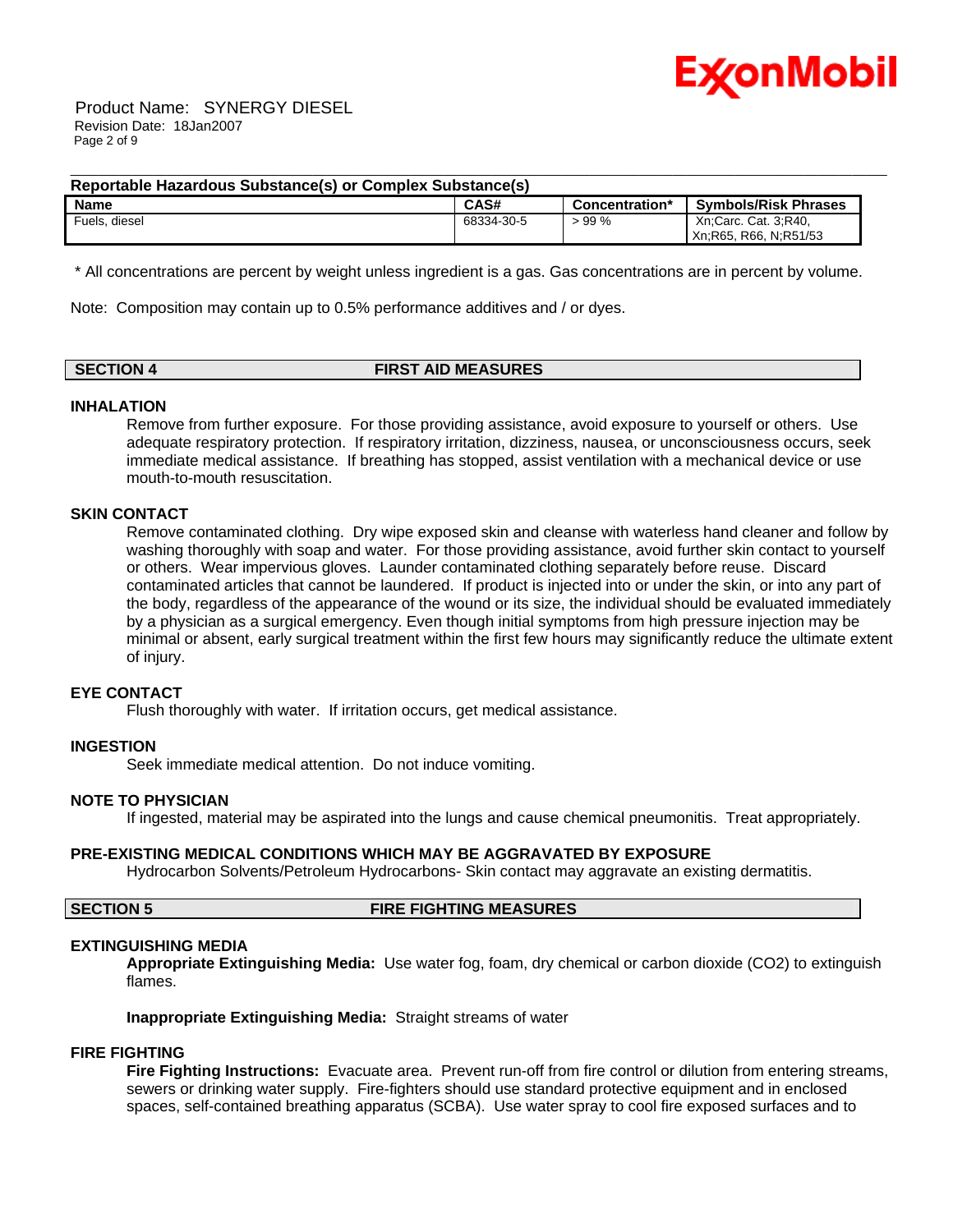

 Product Name: SYNERGY DIESEL Revision Date: 18Jan2007 Page 3 of 9

#### protect personnel.

**Hazardous Combustion Products:** Aldehydes, Oxides of carbon, Sulphur Oxides, Incomplete combustion products, Smoke, Fume

\_\_\_\_\_\_\_\_\_\_\_\_\_\_\_\_\_\_\_\_\_\_\_\_\_\_\_\_\_\_\_\_\_\_\_\_\_\_\_\_\_\_\_\_\_\_\_\_\_\_\_\_\_\_\_\_\_\_\_\_\_\_\_\_\_\_\_\_\_\_\_\_\_\_\_\_\_\_\_\_\_\_\_\_\_\_\_\_\_\_\_\_\_\_\_\_\_\_\_\_\_\_\_\_\_\_\_\_\_\_\_\_\_\_\_\_\_\_

### **FLAMMABILITY PROPERTIES**

**Flash Point [Method]:** 64C (147F) [ ASTM D-93] **Flammable Limits (Approximate volume % in air):** LEL: 0.6 UEL: 7.0 **Autoignition Temperature:** N/D

#### **SECTION 6 ACCIDENTAL RELEASE MEASURES**

# **NOTIFICATION PROCEDURES**

In the event of a spill or accidental release, notify relevant authorities in accordance with all applicable regulations.

#### **PROTECTIVE MEASURES**

Avoid contact with spilled material. Warn or evacuate occupants in surrounding and downwind areas if required, due to toxicity or flammability of the material. See Section 5 for fire fighting information. See Section 3 for Significant Hazards. See Section 4 for First Aid Advice. See Section 8 for Personal Protective Equipment.

#### **SPILL MANAGEMENT**

**Land Spill:** Eliminate all ignition sources (no smoking, flares, sparks or flames in immediate area). Stop leak if you can do so without risk. All equipment used when handling the product must be grounded. Do not touch or walk through spilled material. Prevent entry into waterways, sewer, basements or confined areas. A vapoursuppressing foam may be used to reduce vapour. Use clean non-sparking tools to collect absorbed material. Absorb or cover with dry earth, sand or other non-combustible material and transfer to containers. Large Spills: Water spray may reduce vapour, but may not prevent ignition in enclosed spaces.

**Water Spill:** Stop leak if you can do so without risk. Warn other shipping. Seek the advice of a specialist before using dispersants. Eliminate sources of ignition. If the Flash Point does not exceed the Ambient Temperature by 10 deg C or is less than the Ambient Temperature, use booms as a barrier to protect shorelines and allow the material to evaporate. If the Flash Point exceeds the Ambient Temperature by 10 deg C or more, use containment booms and remove from the surface by skimming or with suitable absorbents when conditions permit.

Water spill and land spill recommendations are based on the most likely spill scenario for this material; however, geographic conditions, wind, temperature, (and in the case of a water spill) wave and current direction and speed may greatly influence the appropriate action to be taken. For this reason, local experts should be consulted. Note: Local regulations may prescribe or limit action to be taken.

#### **ENVIRONMENTAL PRECAUTIONS**

Large Spills: Dyke far ahead of liquid spill for later recovery and disposal. Prevent entry into waterways, sewers, basements or confined areas.

### **SECTION 7 HANDLING AND STORAGE**

# **HANDLING**

Avoid contact with skin. Use proper bonding and/or earthing procedures. Prevent small spills and leakage to avoid slip hazard.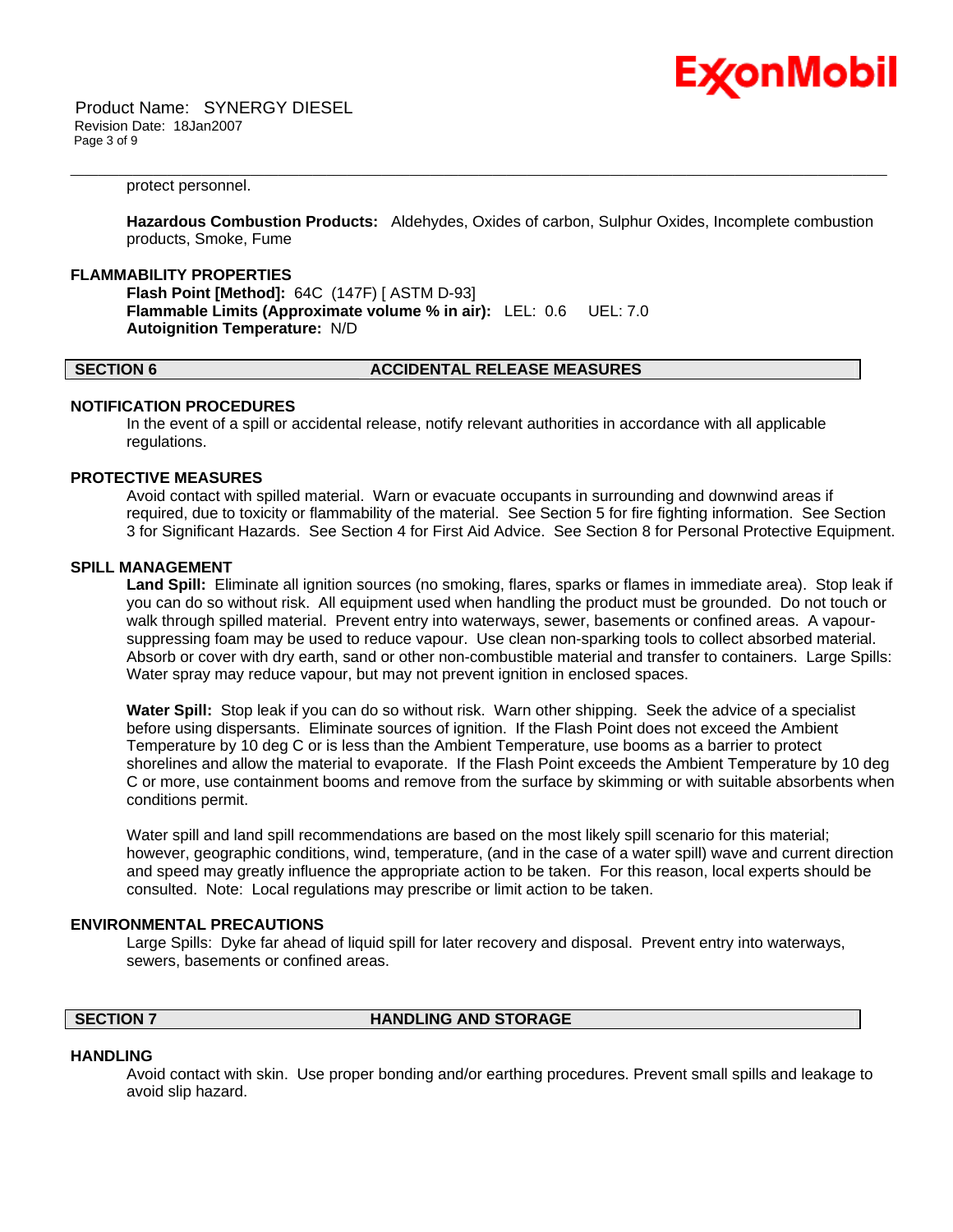

 Product Name: SYNERGY DIESEL Revision Date: 18Jan2007 Page 4 of 9

**Static Accumulator:** This material is a static accumulator.

# **STORAGE**

 Keep container closed. Handle containers with care. Open slowly in order to control possible pressure release. Store in a cool, well-ventilated area. Storage containers should be earthed and bonded. Drums must be earthed and bonded and equipped with self-closing valves, pressure vacuum bungs and flame arresters.

\_\_\_\_\_\_\_\_\_\_\_\_\_\_\_\_\_\_\_\_\_\_\_\_\_\_\_\_\_\_\_\_\_\_\_\_\_\_\_\_\_\_\_\_\_\_\_\_\_\_\_\_\_\_\_\_\_\_\_\_\_\_\_\_\_\_\_\_\_\_\_\_\_\_\_\_\_\_\_\_\_\_\_\_\_\_\_\_\_\_\_\_\_\_\_\_\_\_\_\_\_\_\_\_\_\_\_\_\_\_\_\_\_\_\_\_\_\_

### **SECTION 8 EXPOSURE CONTROLS / PERSONAL PROTECTION**

# **EXPOSURE LIMIT VALUES**

# **Exposure limits/standards (Note: Exposure limits are not additive)**

| <b>Substance Name</b>           | <b>Form</b> | Limit/Standard |                  |           | <b>Note</b> | <b>Source</b> | Year |
|---------------------------------|-------------|----------------|------------------|-----------|-------------|---------------|------|
| FUELS, DIESEL [total hydrocarb, | Vapour      | <b>TWA</b>     | 100 mg/m $3$     |           | <b>Skin</b> | <b>ACGIH</b>  | 2006 |
| vapour&aerosol]                 | and         |                |                  |           |             |               |      |
|                                 | aerosol.    |                |                  |           |             |               |      |
| Total Hydrocarbons              | Stable      | <b>TWA</b>     | $5 \text{ mg/m}$ |           |             | ExxonMobil    | 2006 |
|                                 | Aerosol.    |                |                  |           |             |               |      |
| Total Hydrocarbons              | Total       | <b>TWA</b>     | 500 mg/m3        | $100$ ppm |             | ExxonMobil    | 2006 |
|                                 | vapour      |                |                  |           |             |               |      |
|                                 | and         |                |                  |           |             |               |      |
|                                 | aerosol.    |                |                  |           |             |               |      |

NOTE: Limits/standards shown for guidance only. Follow applicable regulations.

# **ENGINEERING CONTROLS**

The level of protection and types of controls necessary will vary depending upon potential exposure conditions. Control measures to consider:

Use explosion-proof ventilation equipment to stay below exposure limits.

# **PERSONAL PROTECTION**

Personal protective equipment selections vary based on potential exposure conditions such as applications, handling practices, concentration and ventilation. Information on the selection of protective equipment for use with this material, as provided below, is based upon intended, normal usage.

**Respiratory Protection:** If engineering controls do not maintain airborne contaminant concentrations at a level which is adequate to protect worker health, an approved respirator may be appropriate. Respirator selection, use, and maintenance must be in accordance with regulatory requirements, if applicable. Types of respirators to be considered for this material include:

 No special requirements under ordinary conditions of use and with adequate ventilation. Organic vapour

For high airborne concentrations, use an approved supplied-air respirator, operated in positive pressure mode. Supplied air respirators with an escape bottle may be appropriate when oxygen levels are inadequate, gas/vapour warning properties are poor, or if air purifying filter capacity/rating may be exceeded.

**Hand Protection:** Any specific glove information provided is based on published literature and glove manufacturer data. Work conditions can greatly effect glove durability; inspect and replace worn or damaged gloves. The types of gloves to be considered for this material include: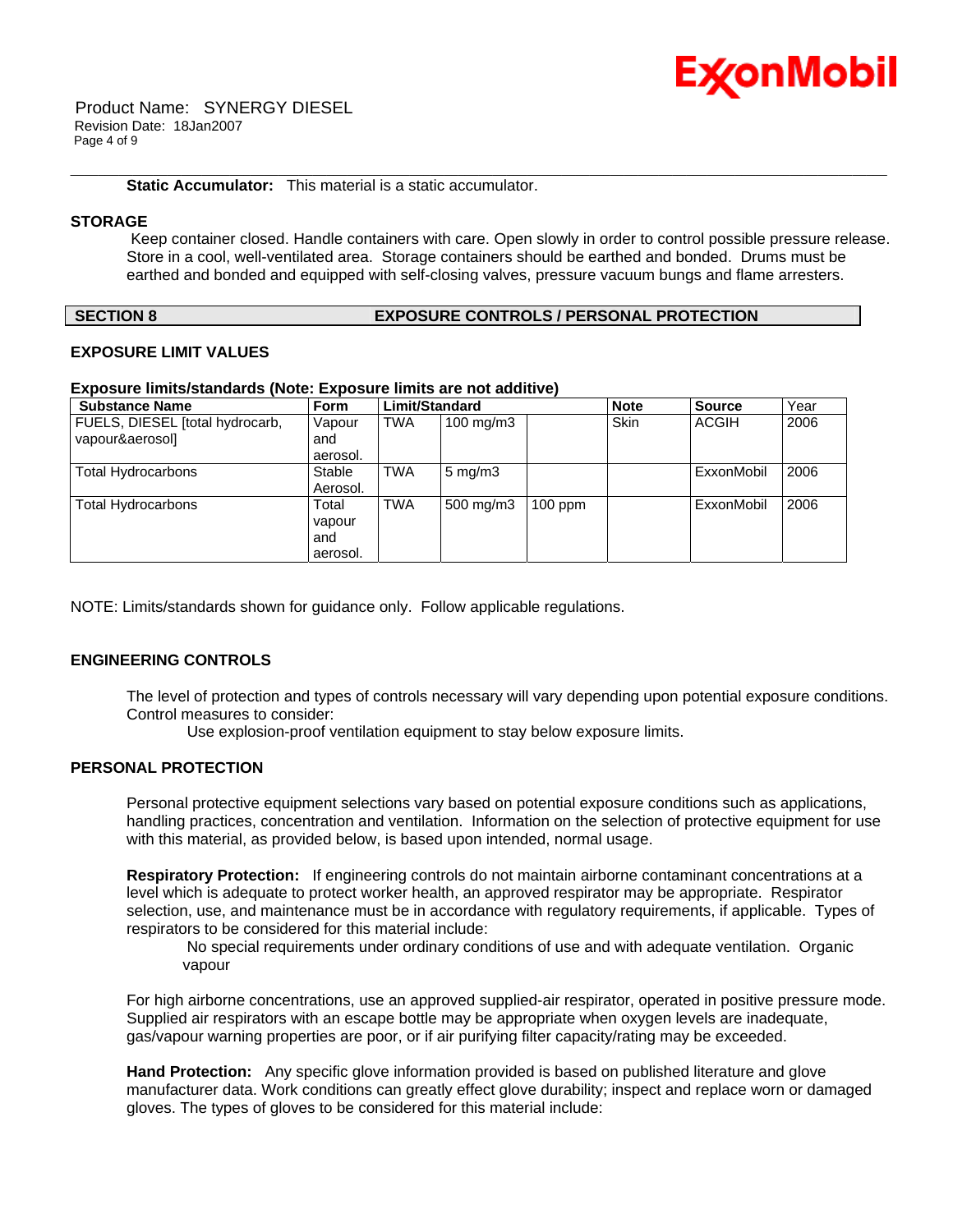

 If prolonged or repeated contact is likely, chemical-resistant gloves are recommended. If contact with forearms is likely, wear gauntlet-style gloves. Viton,Nitrile

**Eye Protection:** If contact with material is likely, chemical goggles are recommended.

**Skin and Body Protection:** Any specific clothing information provided is based on published literature or manufacturer data. The types of clothing to be considered for this material include: If prolonged or repeated contact is likely, chemical, and oil resistant clothing is recommended.

\_\_\_\_\_\_\_\_\_\_\_\_\_\_\_\_\_\_\_\_\_\_\_\_\_\_\_\_\_\_\_\_\_\_\_\_\_\_\_\_\_\_\_\_\_\_\_\_\_\_\_\_\_\_\_\_\_\_\_\_\_\_\_\_\_\_\_\_\_\_\_\_\_\_\_\_\_\_\_\_\_\_\_\_\_\_\_\_\_\_\_\_\_\_\_\_\_\_\_\_\_\_\_\_\_\_\_\_\_\_\_\_\_\_\_\_\_\_

**Specific Hygiene Measures:** Always observe good personal hygiene measures, such as washing after handling the material and before eating, drinking, and/or smoking. Routinely wash work clothing and protective equipment to remove contaminants. Discard contaminated clothing and footwear that cannot be cleaned. Practice good housekeeping.

### **ENVIRONMENTAL CONTROLS**

See Sections 6, 7, 12, 13.

# **SECTION 9 PHYSICAL AND CHEMICAL PROPERTIES**

**Typical physical and chemical properties are given below. Consult the Supplier in Section 1 for additional data.**

# **GENERAL INFORMATION**

**Physical State:** Liquid **Colour:** Clear (May Be Dyed) **Odour:** petroleum/solvent **Odour Threshold:** N/D

# **IMPORTANT HEALTH, SAFETY, AND ENVIRONMENTAL INFORMATION**

**Relative Density (at 15 C):** 0.84 **Flash Point [Method]:** 64C (147F) [ ASTM D-93] **Flammable Limits (Approximate volume % in air):** LEL: 0.6 UEL: 7.0 **Autoignition Temperature:** N/D **Boiling Point / Range:** 185C (365F) **Vapour Density (Air = 1):** > 2 at 101 kPa **Vapour Pressure:** 0.067 kPa (0.5 mm Hg) at 20 C **Evaporation Rate (N-Butyl Acetate = 1):** N/D **pH:** N/A **Log Pow (n-Octanol/Water Partition Coefficient):** > 3.5 **Solubility in Water:** Negligible **Viscosity:** 2.7 cSt (2.7 mm²/sec) at 40 C **Oxidising properties:** See Sections 3, 15, 16.

# **OTHER INFORMATION**

**Freezing Point:** N/D **Melting Point:** N/A **Pour Point:** < 18°C (64°F)

# **SECTION 10 STABILITY AND REACTIVITY**

**STABILITY:** Material is stable under normal conditions.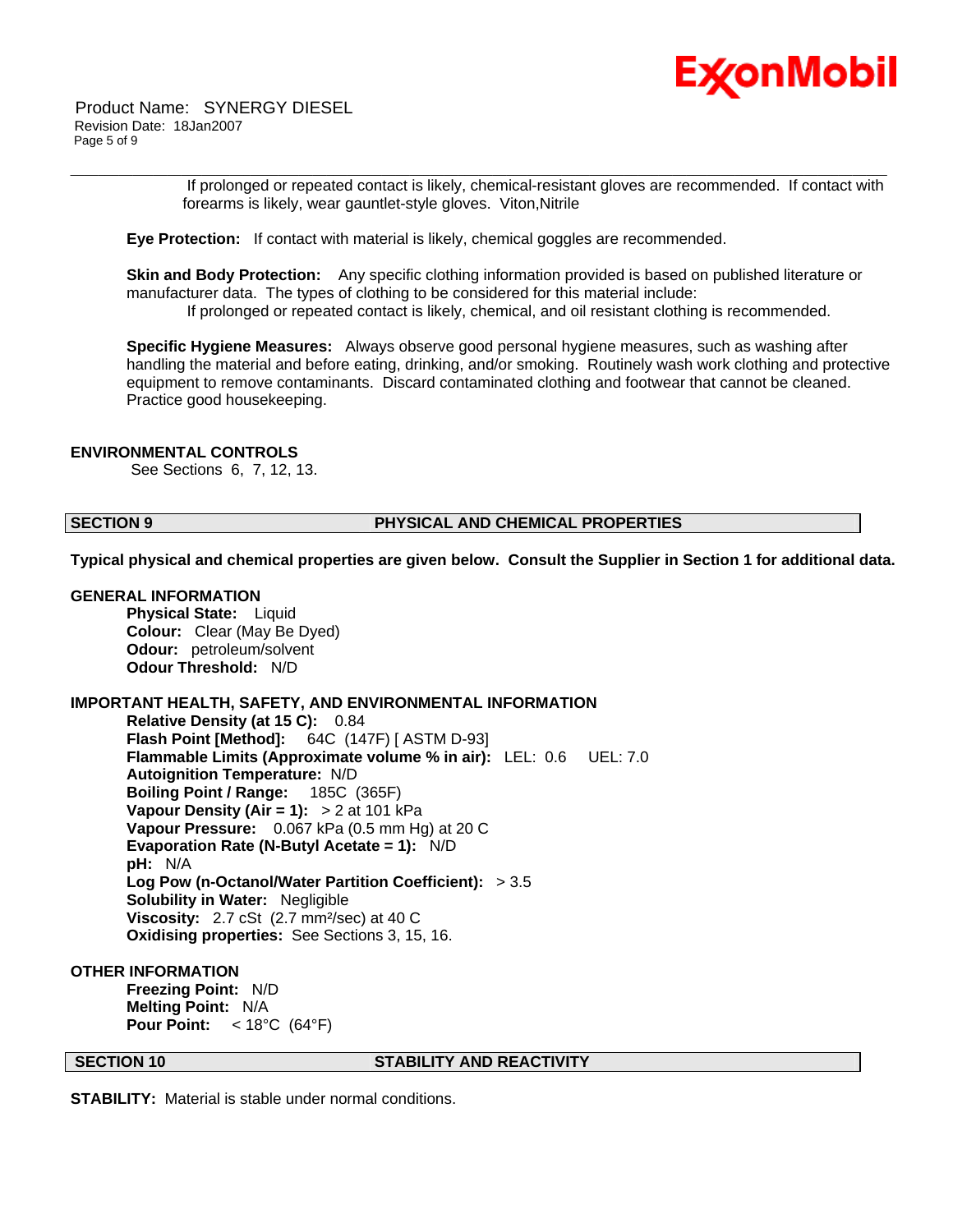

# **CONDITIONS TO AVOID:** Open flames and high energy ignition sources.

**MATERIALS TO AVOID:** Halogens, Alkalies, Strong Acids, Strong oxidisers

**HAZARDOUS DECOMPOSITION PRODUCTS:** Material does not decompose at ambient temperatures.

**HAZARDOUS POLYMERIZATION:** Will not occur.

# **SECTION 11 TOXICOLOGICAL INFORMATION**

\_\_\_\_\_\_\_\_\_\_\_\_\_\_\_\_\_\_\_\_\_\_\_\_\_\_\_\_\_\_\_\_\_\_\_\_\_\_\_\_\_\_\_\_\_\_\_\_\_\_\_\_\_\_\_\_\_\_\_\_\_\_\_\_\_\_\_\_\_\_\_\_\_\_\_\_\_\_\_\_\_\_\_\_\_\_\_\_\_\_\_\_\_\_\_\_\_\_\_\_\_\_\_\_\_\_\_\_\_\_\_\_\_\_\_\_\_\_

#### **Acute Toxicity**

| <b>Route of Exposure</b>                        | <b>Conclusion / Remarks</b>                                                                                                                                                                           |  |  |
|-------------------------------------------------|-------------------------------------------------------------------------------------------------------------------------------------------------------------------------------------------------------|--|--|
| <b>INHALATION</b>                               |                                                                                                                                                                                                       |  |  |
| Toxicity (Rat): $LC50 > 5000$ mg/m <sup>3</sup> | Minimally Toxic. Based on test data for structurally similar<br>materials.                                                                                                                            |  |  |
| Irritation: Data available.                     | Elevated temperatures or mechanical action may form vapours,<br>mist, or fumes which may be irritating to the eyes, nose, throat, or<br>lungs. Based on test data for structurally similar materials. |  |  |
| <b>INGESTION</b>                                |                                                                                                                                                                                                       |  |  |
| Toxicity (Rat): LD50 > 2000 mg/kg               | Minimally Toxic. Based on test data for structurally similar<br>materials.                                                                                                                            |  |  |
|                                                 |                                                                                                                                                                                                       |  |  |
| <b>Skin</b>                                     |                                                                                                                                                                                                       |  |  |
| Toxicity (Rabbit): LD50 $>$ 2000 mg/kg          | Minimally Toxic. Based on test data for structurally similar<br>materials.                                                                                                                            |  |  |
| Irritation: Data available.                     | May dry the skin leading to discomfort and dermatitis. Based on<br>test data for structurally similar materials.                                                                                      |  |  |
| Eye                                             |                                                                                                                                                                                                       |  |  |
| Irritation: Data available.                     | May cause mild, short-lasting discomfort to eyes. Based on test<br>data for structurally similar materials.                                                                                           |  |  |

# **CHRONIC/OTHER EFFECTS**

 **For the product itself:** 

 Vapour concentrations above recommended exposure levels are irritating to the eyes and the respiratory tract, may cause headaches and dizziness, are anaesthetic and may have other central nervous system effects. Small amounts of liquid aspirated into the lungs during ingestion or from vomiting may cause chemical pneumonitis or pulmonary edema.

Diesel fuel: Carcinogenic in animal tests. Caused mutations in-vitro. Repeated dermal exposures to high concentrations in test animals resulted in reduced litter size and litter weight, and increased fetal resorptions at maternally toxic doses. Dermal exposure to high concentrations resulted in severe skin irritation with weight loss and some mortality. Inhalation exposure to high concentrations resulted in respiratory tract irritation, lung changes/infiltration/accumulation, and reduction in lung function. Diesel exhaust fumes: Carcinogenic in animal tests. Inhalation exposures to exhaust for 2 years in test animals resulted in lung tumours and lymphoma. Extract of particulate produced skin tumours in test animals. Caused mutations in-vitro.

Additional information is available by request.

# **IARC Classification:**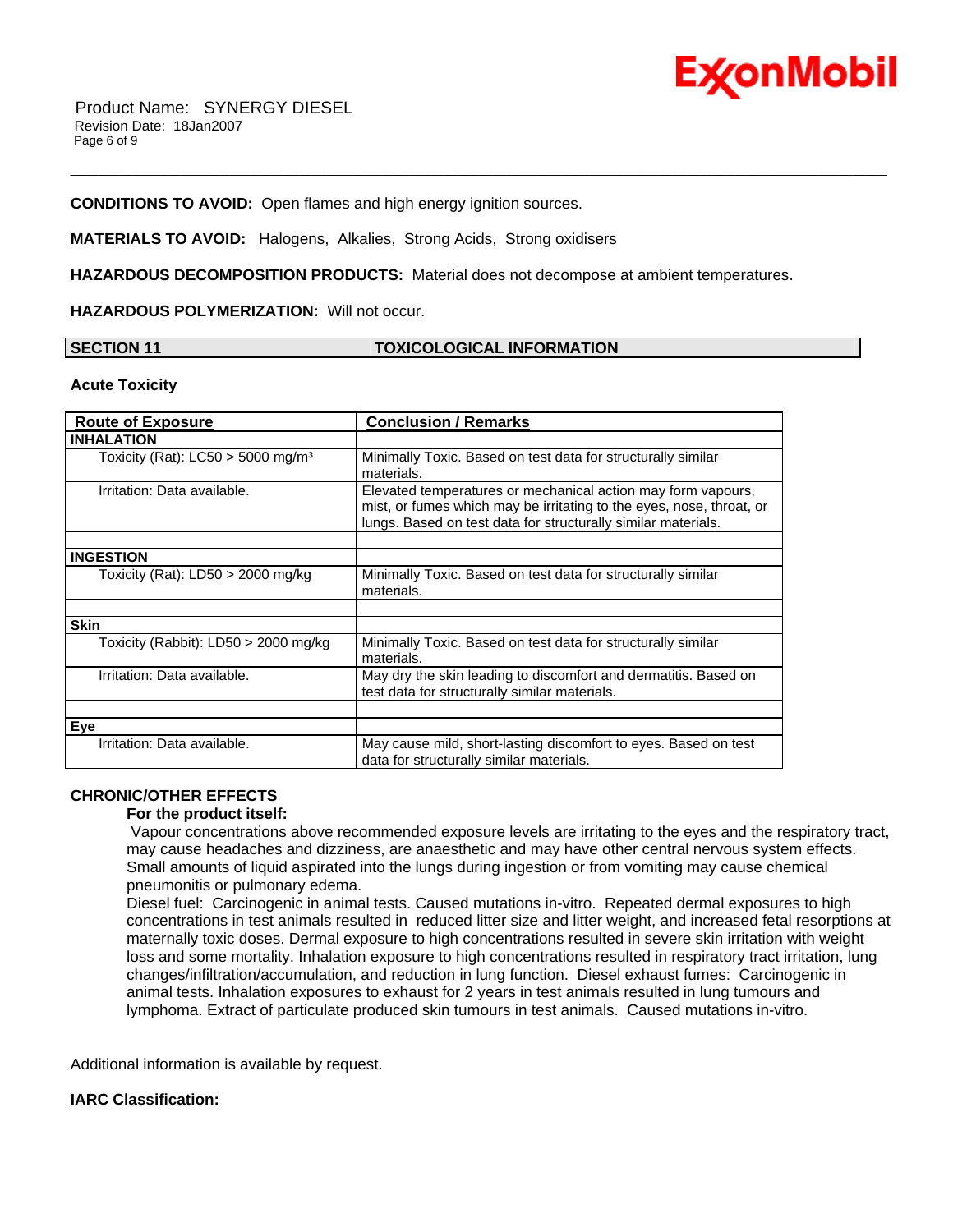

 Product Name: SYNERGY DIESEL Revision Date: 18Jan2007 Page 7 of 9

# **The Following Ingredients are Cited on the Lists Below:** None.

--REGULATORY LISTS SEARCHED--  $1 = IARC 1$   $2 = IARC 2A$   $3 = IARC 2B$ 

# **SECTION 12 ECOLOGICAL INFORMATION**

\_\_\_\_\_\_\_\_\_\_\_\_\_\_\_\_\_\_\_\_\_\_\_\_\_\_\_\_\_\_\_\_\_\_\_\_\_\_\_\_\_\_\_\_\_\_\_\_\_\_\_\_\_\_\_\_\_\_\_\_\_\_\_\_\_\_\_\_\_\_\_\_\_\_\_\_\_\_\_\_\_\_\_\_\_\_\_\_\_\_\_\_\_\_\_\_\_\_\_\_\_\_\_\_\_\_\_\_\_\_\_\_\_\_\_\_\_\_

The information given is based on data available for the material, the components of the material, and similar materials.

### **ECOTOXICITY**

 Material -- Expected to be toxic to aquatic organisms. May cause long-term adverse effects in the aquatic environment.

# **MOBILITY**

 More volatile component -- Highly volatile, will partition rapidly to air. Not expected to partition to sediment and wastewater solids.

 High molecular wt. component -- Low solubility and floats and is expected to migrate from water to the land. Expected to partition to sediment and wastewater solids.

# **PERSISTENCE AND DEGRADABILITY**

# **Biodegradation:**

Majority of components -- Expected to be inherently biodegradable

# **Atmospheric Oxidation:**

More volatile component -- Expected to degrade rapidly in air

# **BIOACCUMULATION POTENTIAL**

 Base oil component -- Has the potential to bioaccumulate, however metabolism or physical properties may reduce the bioconcentration or limit bioavailability.

# **SECTION 13 DISPOSAL CONSIDERATIONS**

Disposal recommendations based on material as supplied. Disposal must be in accordance with current applicable laws and regulations, and material characteristics at time of disposal.

### **DISPOSAL RECOMMENDATIONS**

 Product is suitable for burning in an enclosed controlled burner for fuel value or disposal by supervised incineration at very high temperatures to prevent formation of undesirable combustion products.

**Empty Container Warning** (where applicable): Empty containers may retain residue and can be dangerous. DO NOT PRESSURISE, CUT, WELD, BRAZE, SOLDER, DRILL, GRIND OR EXPOSE SUCH CONTAINERS TO HEAT, FLAME, SPARKS, STATIC ELECTRICITY, OR OTHER SOURCES OF IGNITION; THEY MAY EXPLODE AND CAUSE INJURY OR DEATH. Do not attempt to refill or clean container since residue is difficult to remove. Empty drums should be completely drained, properly bunged and promptly returned to a drum reconditioner. All containers should be disposed of in an environmentally safe manner and in accordance with governmental regulations.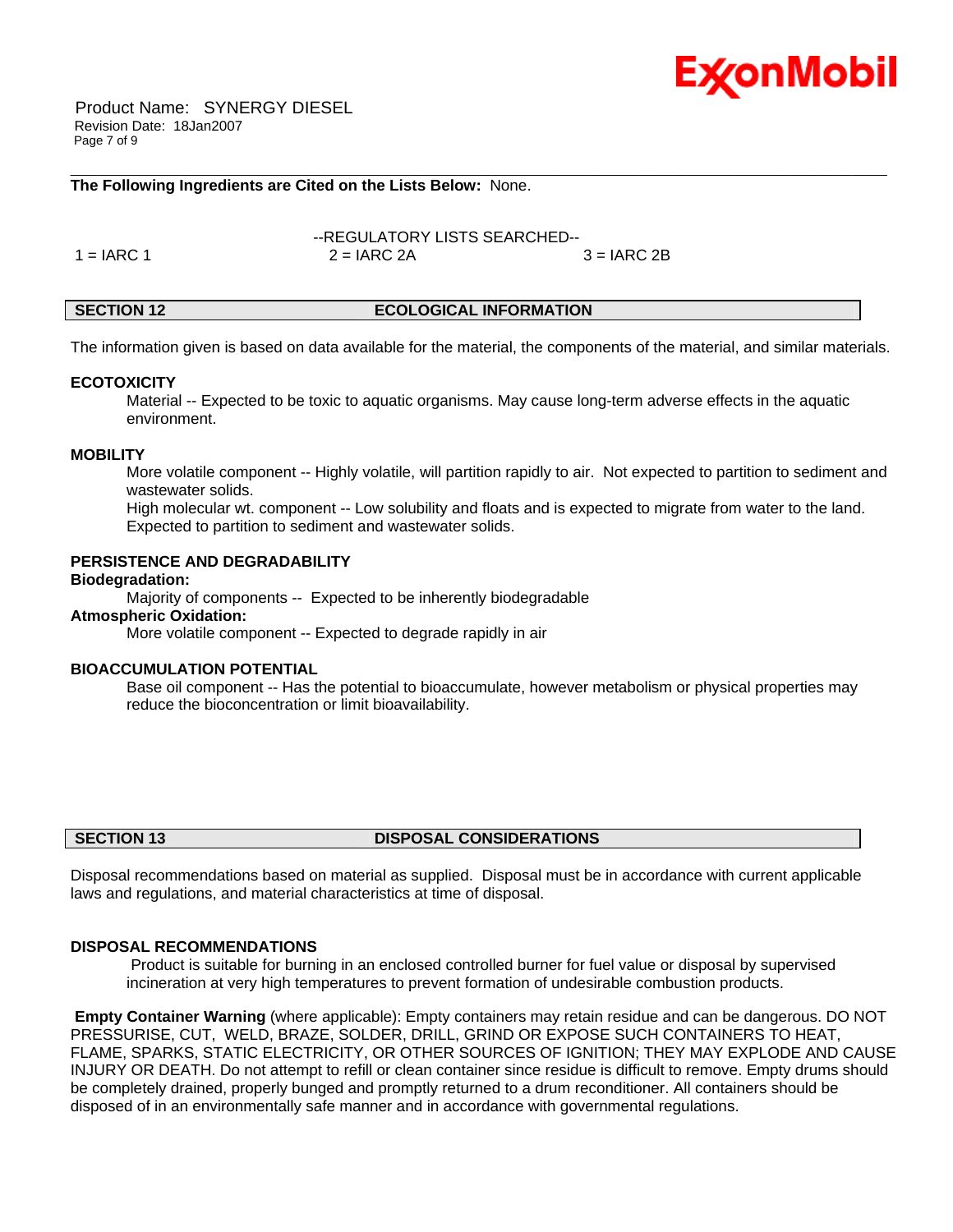

 Product Name: SYNERGY DIESEL Revision Date: 18Jan2007 Page 8 of 9

# **SECTION 14 TRANSPORT INFORMATION**

\_\_\_\_\_\_\_\_\_\_\_\_\_\_\_\_\_\_\_\_\_\_\_\_\_\_\_\_\_\_\_\_\_\_\_\_\_\_\_\_\_\_\_\_\_\_\_\_\_\_\_\_\_\_\_\_\_\_\_\_\_\_\_\_\_\_\_\_\_\_\_\_\_\_\_\_\_\_\_\_\_\_\_\_\_\_\_\_\_\_\_\_\_\_\_\_\_\_\_\_\_\_\_\_\_\_\_\_\_\_\_\_\_\_\_\_\_\_

**LAND** : Not Regulated for Land Transport

**SEA (IMDG)** : Not Regulated for Sea Transport according to IMDG-Code

**AIR (IATA)** : Not Regulated for Air Transport

### **SECTION 15 REGULATORY INFORMATION**

# **Material is dangerous as defined by the EU Dangerous Substances/Preparations Directives.**

**CLASSIFICATION:** Category 3 Carcinogen. Harmful. Dangerous for the environment.

**EU LABELING:**

**Symbol:** Xn, N







**Nature of Special Risk:** R40; Limited evidence of a carcinogenic effect. R65; Harmful: may cause lung damage if swallowed. R66; Repeated exposure may cause skin dryness or cracking. R51/53; Toxic to aquatic organisms, may cause long-term adverse effects in the aquatic environment.

**Safety Advice:** S2; Keep out of the reach of children. S24; Avoid contact with skin. S36/37; Wear suitable protective clothing and gloves. S51; Use only in well-ventilated areas. S61; Avoid release to the environment. Refer to special instructions/safety data sheets. S62; If swallowed, do not induce vomiting: seek medical advice immediately and show this container or label.

**Contains:** Fuels, diesel

# **REGULATORY STATUS AND APPLICABLE LAWS AND REGULATIONS**

**This material has been classified according to the Environmental Risk Management Authority (ERMA) under ERMA Approval Code:** HSR001441

# **HSNO Hazard Classification:**

3.1D - Flammable liquids: low hazard

6.1E - Acutely toxic

6.3B - Mildly irritating to the skin.

6.7B - Suspected human carcinogens.